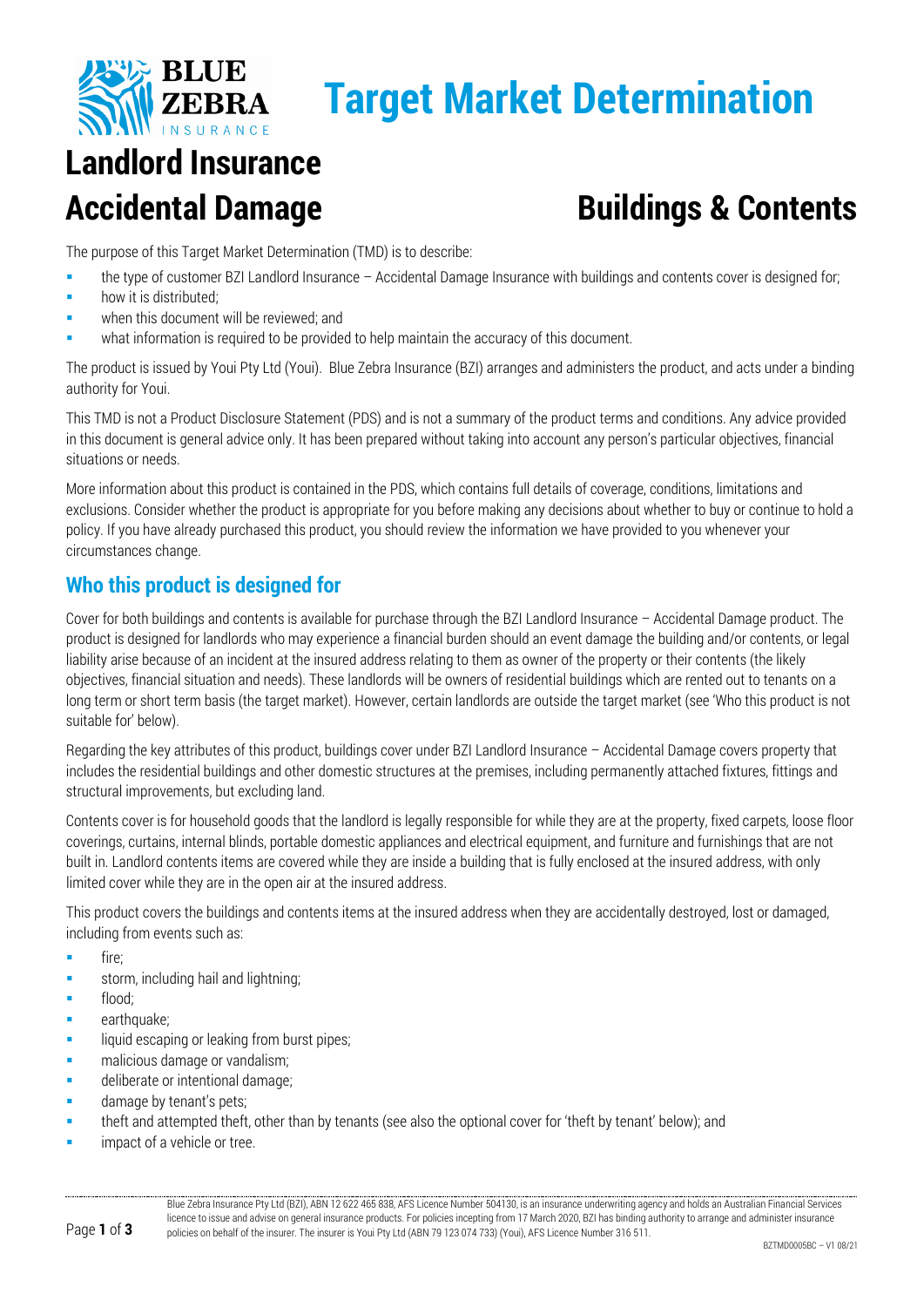## **BLUE**

### **Target Market Determination**

#### **Landlord Insurance – Accidental Damage, Buildings & Contents**

In addition to repairing or replacing the buildings or contents items when they are damaged, the product will also provide for additional benefits that cover things such as removal of debris, fees for architects and engineers, and locating the source of escaped liquid.

The product also provides some additional covers for situations such as when the landlord's keys have been stolen or where there is electric motor burnout in certain buildings and contents items.

Another key attribute of BZI Landlord Insurance – Accidental Damage is cover for legal liability. This provides protection to the landlord if they become liable to pay for the death of or injury to unrelated people, or damage to their property, for incidents in relation to them owning the property or landlord contents at the insured address.

There are also some optional covers for purchase to meet more specific objectives, financial situation and needs of landlords. Where included on the policy, these covers are further key attributes of BZI Landlord Insurance – Accidental Damage:

- (a) **Theft by tenant** designed for landlords who may experience a financial burden from the theft of buildings or contents items by their tenant or a visitor of their tenant. Further, when there is a claim paid for theft by tenant this cover may provide an additional benefit for limited legal expenses that the landlord incurs when seeking to recover from the tenant (or their visitor).
- (b) **Loss of rent** designed for landlords who may experience a financial burden if the property becomes uninhabitable or untenantable and as a result they do not get rental income. For example if there is damage or destruction of the building or contents at the insured address, or the tenants are unable to access the property due to damage or destruction at a nearby property.
- (c) **Rent default** designed for landlords who may experience a financial burden if their tenant stops paying the rent that is owed under a long term rental agreement, including if they vacate the property without giving the required notice and leaving unpaid rent, or stop paying rent and refuse to vacate the property.
- (d) **Special contents** designed for landlords that are the owners of landlord contents items that are more valuable in nature who want to make sure they are insured for their full value if they experience a financial loss as a result of those items being damaged.

All the above key attributes make BZI Landlord Insurance – Accidental Damage cover likely to be consistent with the likely objectives, financial situation and needs of the target market because it provides cover, or the option to add cover, for events that may result in significant damage to the landlord's buildings and/or contents, or loss of rental income from the property. The product provides coverage for the typical types of domestic structures and contents items that landlords expect to be considered part of the insured property. The product also provides coverage for legal liability arising because of incidents at the insured address that the landlord may be liable for given their ownership of the property.

#### **Who this product is not suitable for**

This product is not suitable for owners of buildings and contents where:

- $\blacksquare$  the buildings are
	- poorly maintained and not in an occupiable, liveable condition;
	- used as a hotel, motel or bed and breakfast accommodation;
	- used as a boarding house or hostel;
	- − part of a strata title;

or

- **the contents are:** 
	- part of a hotel, motel or bed and breakfast accommodation;
	- part of a boarding house or hostel;
	- − contained within a dwelling that is poorly maintained and not in an occupiable, liveable condition.

#### **Distribution conditions**

BZI Landlord Insurance – Accidental Damage can only be purchased through an intermediary authorised by BZI. BZI has contractual arrangements with brokers (including their Authorised Representatives) who are appropriately licensed to sell their products, and as part of their licensing these brokers have adequate training to provide this product to their customers. BZI has a range of supervision and monitoring procedures, and provides training and support regarding the process to follow for getting quotes for this product and administering the policies once purchased.